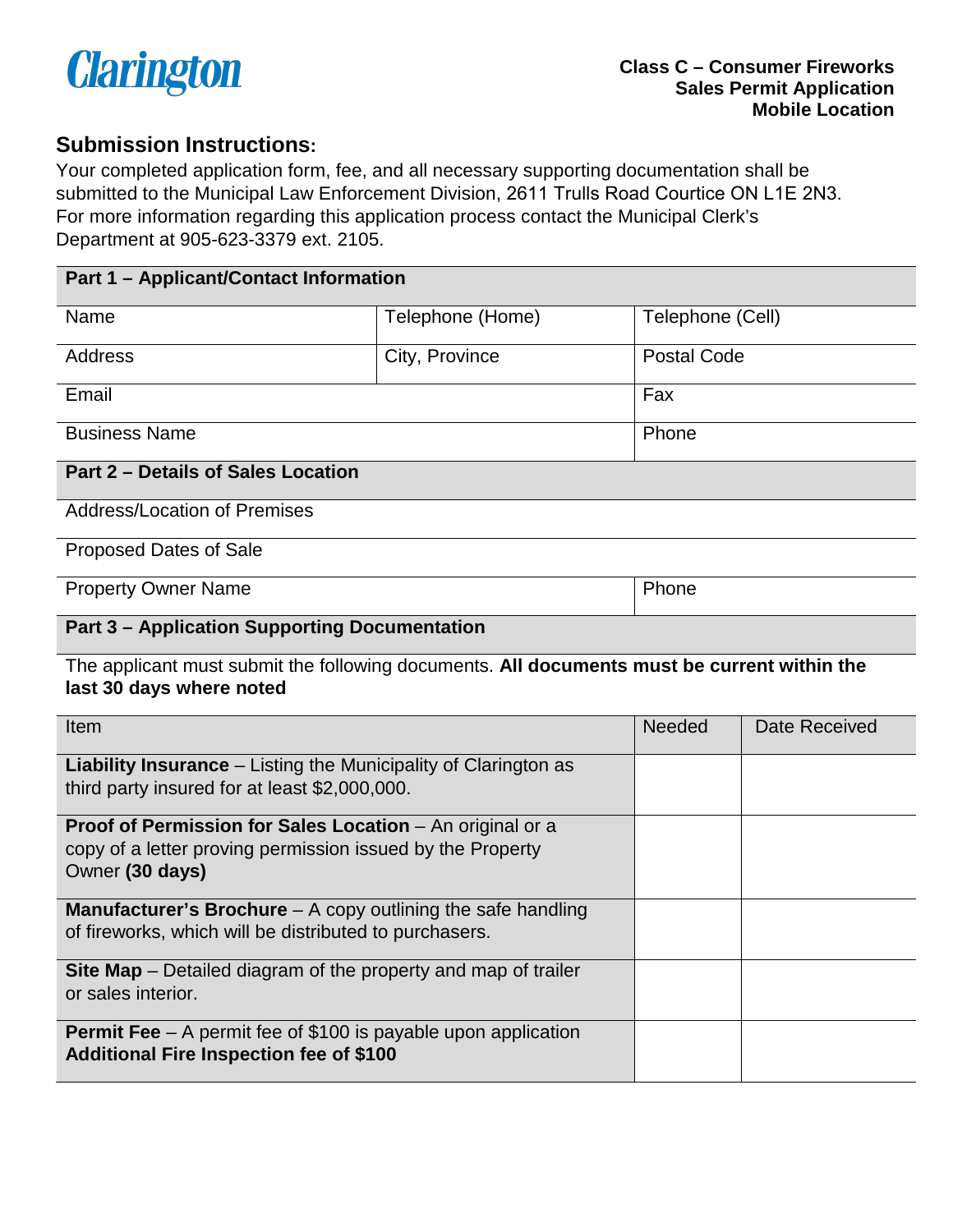# **Clarington**

#### **Part 4 – Acknowledgement of Conditions**

Trailers to be inspected by Fire Prevention Officer prior to approval.

The undersigned applicant agrees to the following conditions:

- 1. Only consumer fireworks may be sold.
- 2. All applicable laws shall be complied with.
- 3. The Municipality's corporate logo shall not be used for any purpose.
- day set for observance of Victoria Day, as the case may be. 4. Fireworks may only be sold during the 7 days immediately preceding Canada Day or the
- 5. Fireworks displayed in any shop window shall be mock samples only and shall not contain explosive composition.
- 6. Fully operational fire extinguishers shall be provided and maintained within the sales location at all times.
- 7. Employees shall not sell fireworks without first receiving proper training and instructions regarding permit conditions and all applicable laws.
- 8. The permit shall be posted in a conspicuous place within the sales location at all times.
- 9. The permit holder shall comply with all of the provisions applicable to retailers set out in Division 1 of Part 16 of the Explosives Regulations.
- 10.Trailers meet the requirements under the Act to be considered magazines.
- Branch of Natural Resources Canada, or its successors. 11.The weight of consumer fireworks stored on-site cannot exceed 1000 kilograms in gross weight unless the vendor holds a valid and appropriate licence from the Explosives
- 12.Signs must be fixed to the trailer identifying "Fireworks".
- 13.Padlocks must be affixed to all doors when not in attendance.
- 14.Trailer must be a minimum of 18 metres (58 feet) away from any public roadway or highway, except if lesser distances are approved.
- 15.Trailer must be a minimum of 6 metres (20 feet) away from any combustible material, any building or any other temporary retail outlet.
- 16.Trailer must be a minimum of 3 metres (10 feet) away from any vehicle parking.
- 17.Trailer must be a minimum of 15 metres (50 feet) away from gasoline pumps at a gas station, retail propane dispensing tanks, above-ground storage tanks for flammable liquid or flammable gas or compressed natural gas dispensing facilities.
- 18.Trailer must be a minimum of 100 m (330 feet) away from all above-ground bulk storage tanks for flammable substances.
- 19.No public is allowed inside the trailer if the trailer has only one door.
- and one exit. Four employees must be on duty and a minimum of two (2) 3A20BC fire 20.Public access to trailers is allowed only if the trailer has at least two doors – one entrance extinguishers must be provided inside the trailer. The occupancy of the trailer cannot exceed 20 persons.
- encroachment zone" of at least 3 metres (10 feet) established around its perimeter by 21.With the exception of its entrance and exit, every Mobile Sales Location shall have a "no means of a barrier, such as snow fencing or pylons to exclude the public from this area.
- 22.Displayed fireworks may not be exposed to the sun or direct heat and must be kept away from flammable goods.